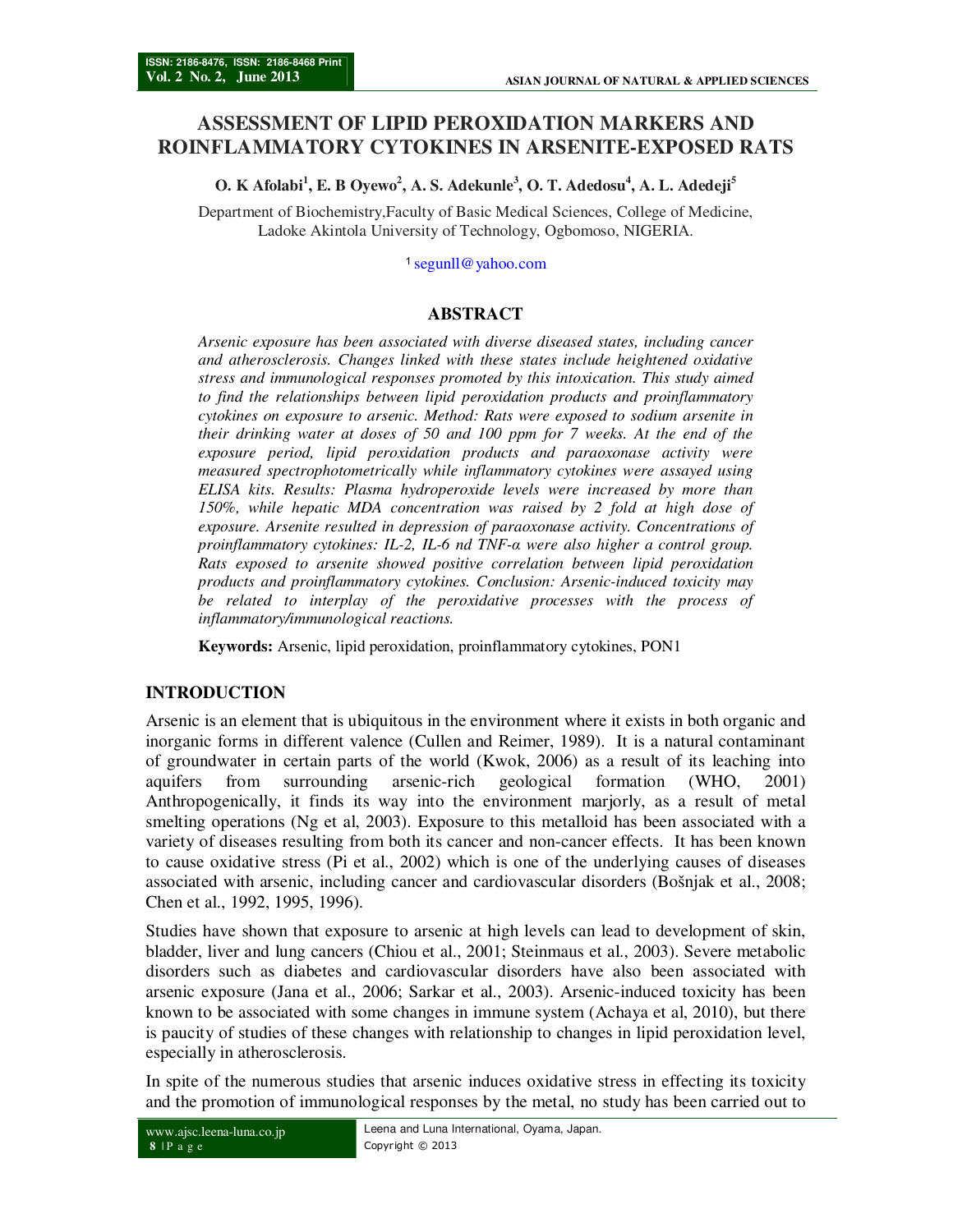investigate the possible correlation existing btween these two processes, to the best of our knowledge. This study, therefore, aimed to find out if there were any dependence between the concentrations of lipid peroxidation products and proinflammatory cytokines during arsenic exposure.

# **MATERIALS AND METHODS**

# **Animals and Treatment**

Twenty four male albino Wistar rats (bred in the Animal House of the Faculty of Basic Medical Sciences, Ladoke Akintola University of Technology, Ogbomoso, Nigeria) with a mean body weight of 120g were used for the experiment. The animals were housed in clean plastic cages and were allowed to acclimatize for 2 weeks before the start of the experiment. They were maintained on a standard pellet diet. At the end of the acclimatization period, the animals were weighed and randomly divided into three groups of eight animals each. While one group served as the control group, the remaining two groups were exposed to arsenic in the form of sodium arsenite through their drinking water for 7 weeks. The arsenic doses were 50 and 100 ppm respectively.

At the end of arsenic exposure, blood was collected from the animals into heparinized tubes by cardiac puncture under light ether anesthesia after an overnight fast. The blood samples were centrifuged to obtain the plasma. All samples were stored at  $-20^{\circ}$ C until analyzed.

## **Biochemical Analyses**

# *Determination of thiobarbituric acid-reactive substances (TBARS)*

Level of Lipid Peroxidation was measured by the method of Ohkawa et al. (1979). Briefly, reaction mixture consist of 0.2 ml 8% SDS, 1.5 ml 20% acetic acid and 0.6 ml distilled water. 0.2 ml of tissue homogenate was added to the reaction mixture. Reaction was initiated by adding 1.5 ml of 1%TBA and terminated by 10% TCA. It was the centrifuged and absorbance was read at 532 nm. LPO was expressed in terms of nmoles MDA formed/mg tissue using an extinction coefficient of  $1.56\times10^5$  M<sup>-1</sup> cm<sup>-1</sup>.

# *Plasma lipid Hydroperoxides*

Lipid hydroperoxides in plasma were assayed by the method of Naurooz- Zadeh et al. (1994). Samples (90 *µ*l) of plasma were mixed with either 10 *µ*l of 10 mM triphenylphosphine (TPP) in methanol or with 10  $\mu$ l of methanol and incubated for 30 min at a room temperature. Then, 900 *µ*l of FOX2 reagent (250 *µ*M ammonium ferrous sulfate, 100 *µ*M. xylenol orange, 25  $mM H<sub>2</sub>SO<sub>4</sub>$  and 4 mM butylated hydroxytoluene in 90% methanol) was added and the sample was incubated for another 30 min. The mixture was centrifuged at 12 000  $\times$  g for 10 min to remove flocculated material and the absorbance was read at 560 nm. The absorbance of the sample with TPP was subtracted from the sample without TPP and hydroperoxides concentration was calculated from the standard curve prepared using different concentrations  $(1-20 \mu M)$  of H<sub>2</sub>O<sub>2</sub>.

# *Plasma Paraoxonase*

The Paraoxonase activity of PON1 was determined using paraoxon (O, O-diethyl-o-pnitrophenylphosphate) as the substrate. The increase in absorbance at 405 nm due to the formation of 4-nitrophenol following the hydrolysis of paraoxon was measured as described by Furlong and Richter (2001). The molar extinction co-efficient of 18050  $M^{-1}cm^{-1}$  was used to calculate enzyme activity. PON1 activity is expressed in U/l serum. 1 unit of Paraoxonase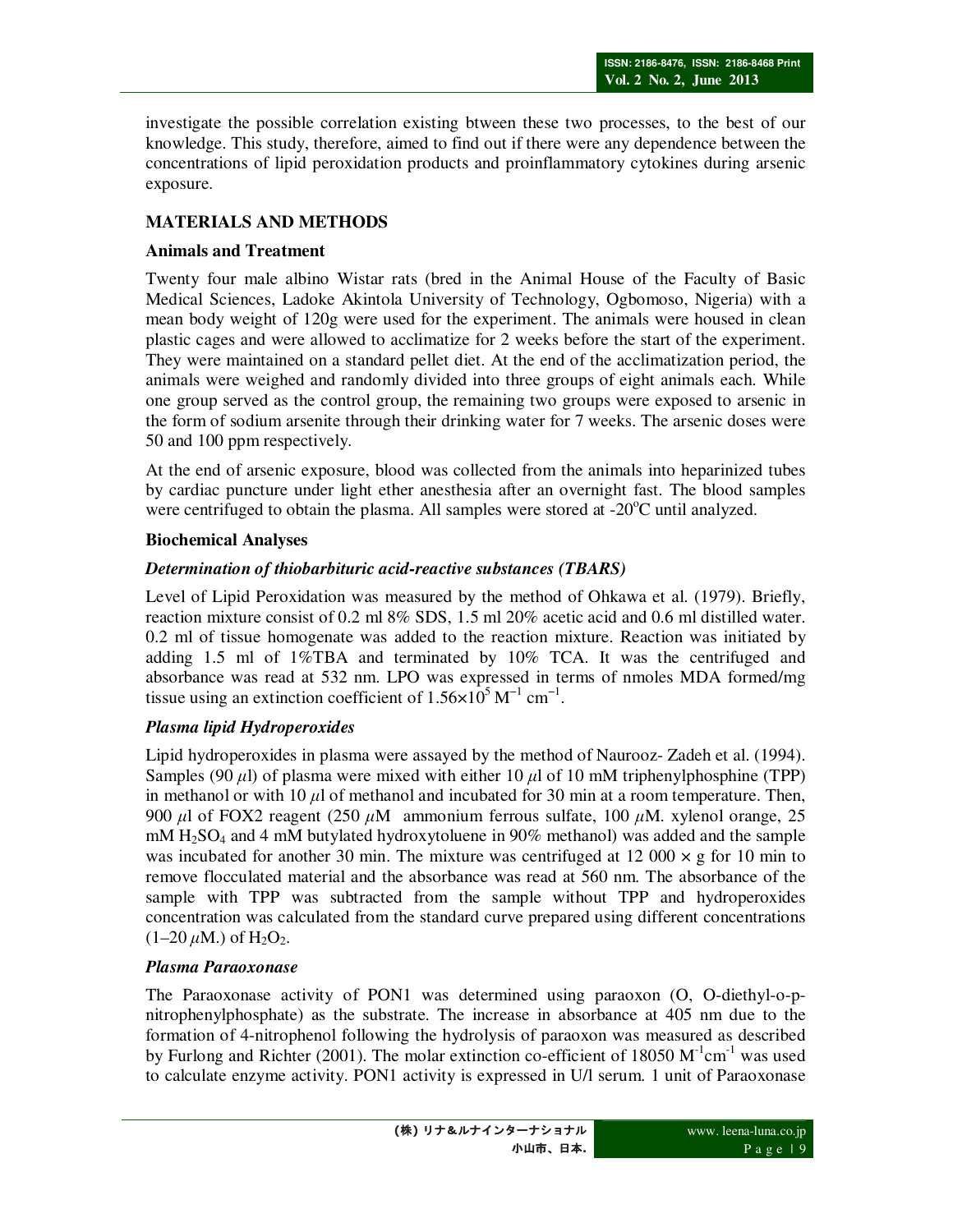activity was defined as the enzyme quantity that disintegrated 1 micromole of paraoxon substrate in 1 minute.

#### *Determination of Plasma Interleukin 2, 6 and Tumour Necrosis Factor Alpha Concentrations*

Plasma concentrations of interleukin 2 (IL-2), 6 (IL-6) and Tumor Necrosis Factor-alpha  $(TNF-\alpha)$  were determined by enzyme-linked immunosorbent assay (ELISA) kits (RayBiotech, Inc. USA).

#### **Statistical Evaluation**

Results are expressed as mean± S.E. One-way analysis of variance (ANOVA) followed by Tukey's test was used to analyze the results with  $p < 0.05$  considered significant. Associations among the parameters and their magnitudes were tested for by using Pearson Correlation analysis.

# **RESULTS**

As shown in Figure 1, plasma hydroperoxide concentrations in the animals were drastically increased by exposure to sodium arsenite by mre than 150% at the doses investigated. Plasma LOOH at both 50 and 100 ppm arsenic doses were 23.96 µmol/L and 26.07 µmol/L respectively compared to the control at 8.88 µmol/L. The hepatic concentrations of MDA in rats after exposure to arsenite exposure are depicted in Figure 2. The concentrations of the lipid peroxidation product increased significantly in the animals ( $p < 0.05$ ) as the arsenic dose increased. The MDA concentration was increased by 2 fold at the high dose of arsenic exposure from 1.23 nmol/g tissue to 2.57 nmol/g tissues. Paraoxonase activity in the plasma was also affected by exposure to the toxicant (Figure 3). Arsenite doses at 50 ppm and 100 ppm reduced the enzyme activity by 30% and 27% respectively.

The concentrations of both TNF- $\alpha$  and IL-2 in the exposed rats were significantly increased  $(p < 0.05)$  at all doses tested, compared to the controls (Figure 4). At 50 and 100 ppm arsenite doses, IL-2 concentrations were increased to 49.85 nd 51.16 pg/ml respectively from 37.95 pg/ml in control, while TNF- $\alpha$  levels ere raised to 176.76 and 308.46 pg/ml respectively from 95.11 pg/ml in the control. With IL-6, the level was only increased at high dose by 1.62 fold by arsenite.

The correlations between the oxidative stress indices and the proinflammatory cytokines were presented in Table 1. Strong positive correlations were found between the lipid peroxidation products (hepatic MDA and plasma LOOH) and the proinflammatory cytokine (TNF-α, IL-2 and IL-6). While paraoxonase activity, another oxidative stress marker,gave negative correlation with both IL-2 and TNF-α.

## **DISCUSSION**

Inflammation has been implicated in atherogenic process through its adverse effect on lipoprotein metabolism and arterial wall biology making it a major contributor to atherogenesis (Stentz et al. 2004). In this study, arsenic exposure resulted in increased expressions of the proinflammatory cytokines, TNF-α, IL-2 and IL-6. Similar results have been obtained and reported with other metals like cadmium (Villanueva et al., 2000; Afolabi et al., 2012). The inflammatory response could be a consequence of increased oxidative stress, resulting from elevated level of lipid peroxidation (Janabi et al., 2000) as lipid peroxidation products have reportedly induced a pattern of inflammatory genes (Rajavashisth et al., 1990). The increase in the expressions of these proinflammatory cytokines could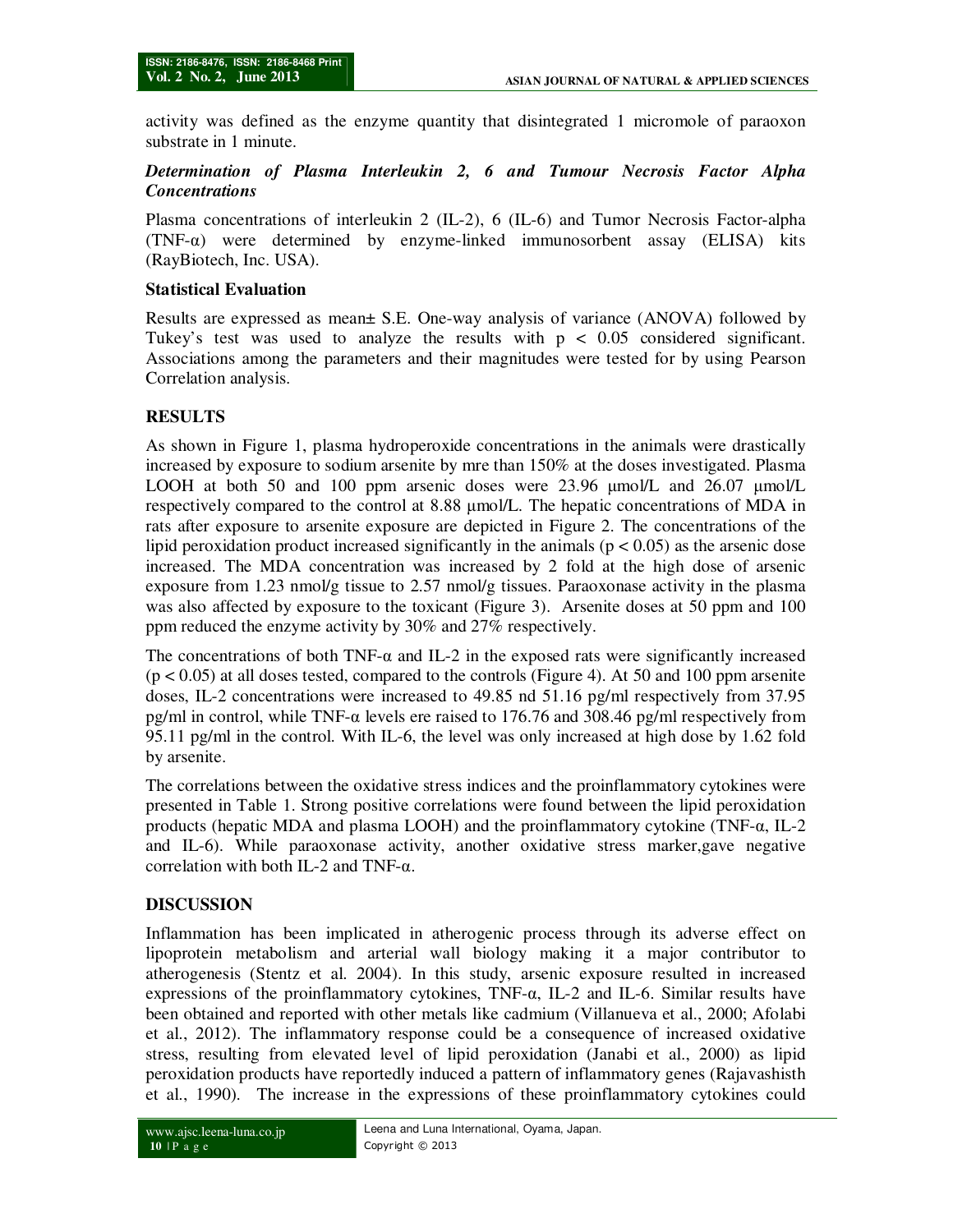increase the atherogenic potential in the system. The proinflammatory cytokines, IL-6 and TNF-α correlated significantly with development of atherosclerosis and have been implicated as atherosclerotic indicators (Haddy et al., 2003). TNF- $\alpha$  is associated with an elevated risk of recurrent myocardial infarction and cardiovascular death (Ridker et al., 2000) and its level correlates with risk of atherosclerosis (Bruunsgaard et al., 1999). Its disruption of the cell-cell adhesion process prevents the formation of F-actin stress fibers leading to loss of endothelial permeability, favoring leukocyte transmigration (Wojciak-Stothard et al., 1998).

From several studies, IL-6 is now recognized as an independent risk factor for coronary artery disease (Elhage et al., 2001; Schieffer et al., 2004). It reportedly correlates with both metabolic and inflammatory factors considered to be significant to atherosclerosis progression (Hardy et al., 2003). IL-6 can act as both pro-inflammatory as well as antiinflammatory cytokine, depending on its level of expression (Murtaugh et al., 1996). At high concentrations, it has been reported to perform a pro-inflammatory role (Thong-Ngam et al., 2006) and has been implicated in various pathological conditions such as, increased risk of atherosclerosis, heart attack and stroke (Dubiński and Zdrojewicz, 2007). In this study, exposure to high dose of arsenite (100 ppm) provoked a significant increase in plasma IL-6 levels (p < 0.05), suggesting a proinflammatory response to this toxicant. IL-6 promotes cell adhesion molecule (CAM) expression by endothelial and smooth muscle cells. It enhances the production of acute phase reactants such as C-reactive protein and TNF- $\alpha$  by the hepatocytes. In addition, it has also been associated with progression of smooth muscle cells into foam cells (von der Thusen et al., 2003).

IL-2 is a pro-inflammatory cytokine produced by  $T_H1$  lymphocytes and is considered atherogenic (Upadhya et al., 2004). It plays a vital role in vascular inflammatory processes and is expressed in atherosclerotic plaques (Upadhya et al., 2004). Helper T lymphocytes expressed this cytokine to regulate immune response towards foreign agents gaining access into the body (Kleeman et al., 2008). Following arsenic intoxication, the expression of IL-2 was increased in the rats. The increases in IL-2 imply a systemic and/ or localized inflammation resulting in the stimulation of the T helper cells.

To investigate the effect of arsenic intoxication on lipid peroxidation in the rats, hepatic MDA and plasma hydroperoxide concentrations were estimated. The MDA concentration was significantly increased at high dose while formation of hydroperoxides in the plasma was elevated at both doses of arsenic investigated. The increases may be caused by increased oxidative stress, resulting from the depletion of the animals' antioxidant scavenger system. Arsenic toxicity has already been related to the production of excess reactive oxygen species (ROS) and hydrogen peoxides (Hughes, 2002; Kitchin and Ahmed, 2003). Our findings further buttressed the reports that arsenic compounds induce lipid peroxidation and oxidative stress in tissues, leading to biochemical injuries (Hughes et al., 2002).

Studies have shown that cytokines are able to induce reactive oxygen species (ROS) production. For example, TNF-a and IL-1 increased the production of hydroxyl radicals and lipid peroxidation mouse tumorigenic fibroblast cells and mesangal cells (Bohler et al., 2000). Other inflammatory cytokines have been reported to stimulate the expression of inducible nitric oxide synthase (NO) in various cells (Hukkanen et al., 1995). The increased level of oxidative stress seen in this study may thus be partly due to the action of the arsenicinduced proinflammatory cytokines. This is highly plausible considering the high level of correlation existing between these proinflammatory cytokines and markers of oxidative stress in ourstudy.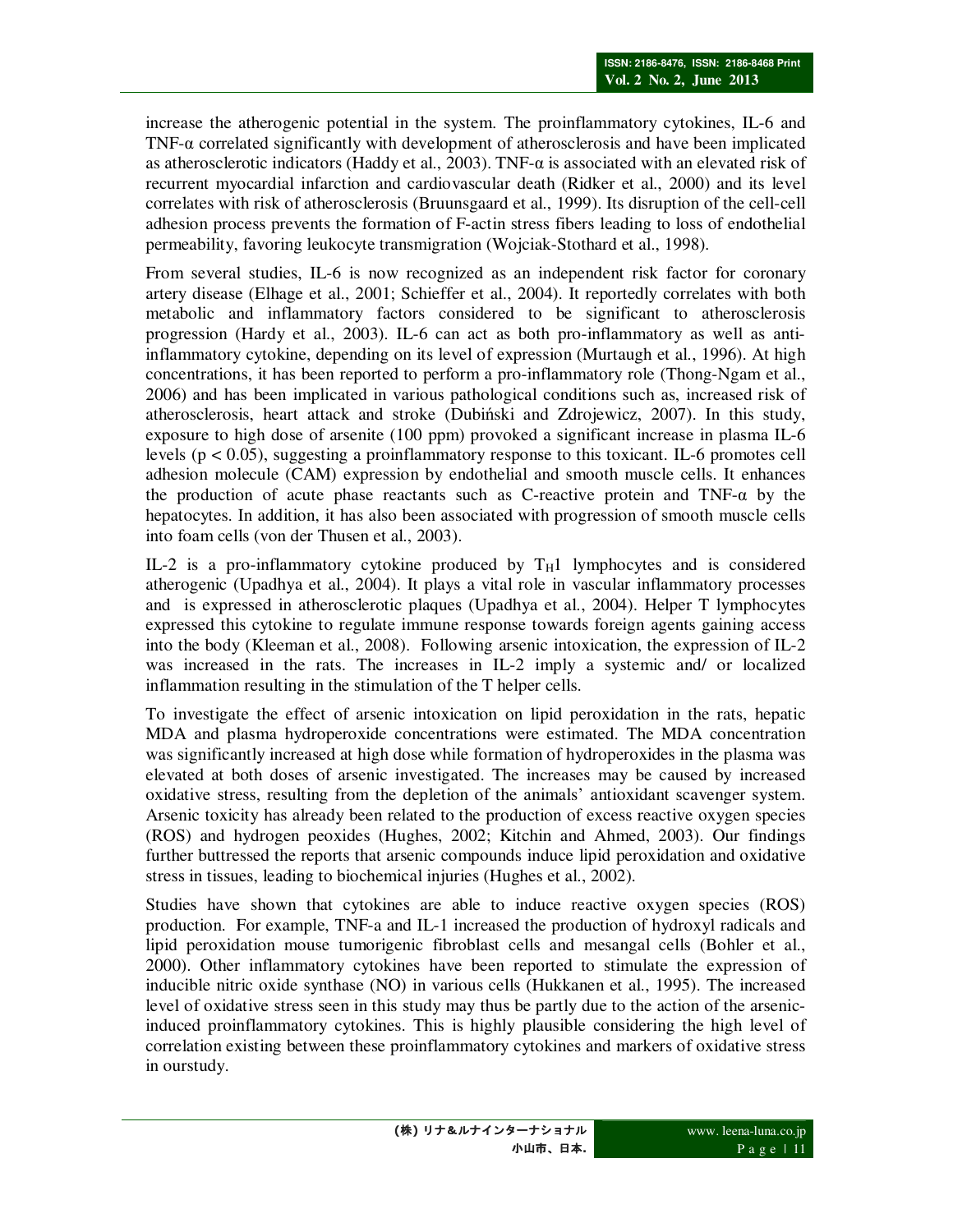Paraoxonase (PON1), an HDL-associated enzyme, plays a critical role in the metabolism of lipid hydroperoxides and thereby, the retardation of atherogenesis (Mackness et al., 1988). There also exists an inverse relationship between the enzyme activity and the risk of cardiovascular diseases as it prevents the formation of oxidized HDL and low density lipoprotein (Mackness et al., 2003). In this study, plasma paraoxonase activity was decreased following arsenic exposure. PON1 activity is generally considered to vary in response to the consumption of PON1 for the prevention of oxidation (Aviram *et al*., 1999). The decrease may, therefore, be a result of increased generation of reactive oxygen species leading to the inactivation of the enzyme. The increased lipid peroxidation, evidenced from the heightened generation of hepatic MDA concentrations and elevated plasma lipid hydroperoxides (LOOH) in this study, is suggestive of an increased oxidative stress in the exposed rats. Inflammation conditions have been reported to decrease PON1 gene expression in vitro. Proinflammatory cytokines like TNF-  $\alpha$  have been linked with the down-regulation of mRNA expression of PON1 in HepG2 cells (Kumon et al., 2002). The increased expression of proinflammatory cytokines elicited by arsenic exposure may, therefore, play a role in the reduced PON1 activity seen. PON1 contributes immensely to the anti-oxidant function of HDL and is responsible for inhibiting the oxidation of both LDL-C and HDL-C (Gatica *et al*., 2006). The reduction in PON1 activity may lead to the oxidation of HDL, compromising its functions (Deakin et al., 2007).

Immunological activation with the attendant inflammatory responses coupled with heightened lipid peroxidation has been suggested to participate in the initiation and progression of atherosclerosis (Donica, 2001). In this study, positive correlations between hepatic MDA concentrations and plasma LOOH (as markers of oxidative stress) on one hand, and the proinflammatory cytokines TNF-a, IL, IL-6, on the other hand, suggest that immunological stimulation along with increased lipid peroxidation processes may be means by which arsenic-induced toxicity intensifies atherosclerotic process.

#### **REFERENCES**

- Afolabi, O. K., Oyewo, E. B., Adekunle, A. S., Adedosu, O. T. & Adedeji, A. L. (2012). Impaired lipid levels and inflammatory response in rats exposed to cadmium. *EXCLI Journal;* 11:677-687.
- Aviram, M., Rosenblat, M., Billecke, S., Erogul, J., Sorenson, R., Bisgaier, C. L., Newton, R. S. & La Du, B. (1999). Human serum paraoxonase (PON 1) is inactivated by oxidized low density lipoprotein and preserved by antioxidants. *Free Radic Biol Med.* 26(7- 8):892-904.
- Bohler, T., Waiser, J., Hepburn, H., Gaedeke, J., Lehmann, C. & Hambach, P. et al., (2000). *TNF-alpha and IL-1alpha induce apoptosis in subconfluent rat mesangial cells. Evidence for the involvement of hydrogen peroxide and lipid peroxidation as second messengers.* Cytokine; 12: 986–91.
- Bošnjak, Z., C´avar, S., Klapec, T.,Milic´, M., Klapec-Basar, M. & Toman, M. (2008). Selected markers of cardiovascular disease in a population exposed to arsenic from drinking water. Environ. *Toxicol. Pharmacol*. 26, 181–186.
- Bruunsgaard, H., Andersen-Ranberg, K., Jeune, B., Pedersen, A. N., Skinhoj, P. & Pedersen, B. K. (1999). A high plasma concentration of TNFalpha is associated with dementia in centenarians. *J Gerontol A Biol Sci Med Sci*; 54:357–64.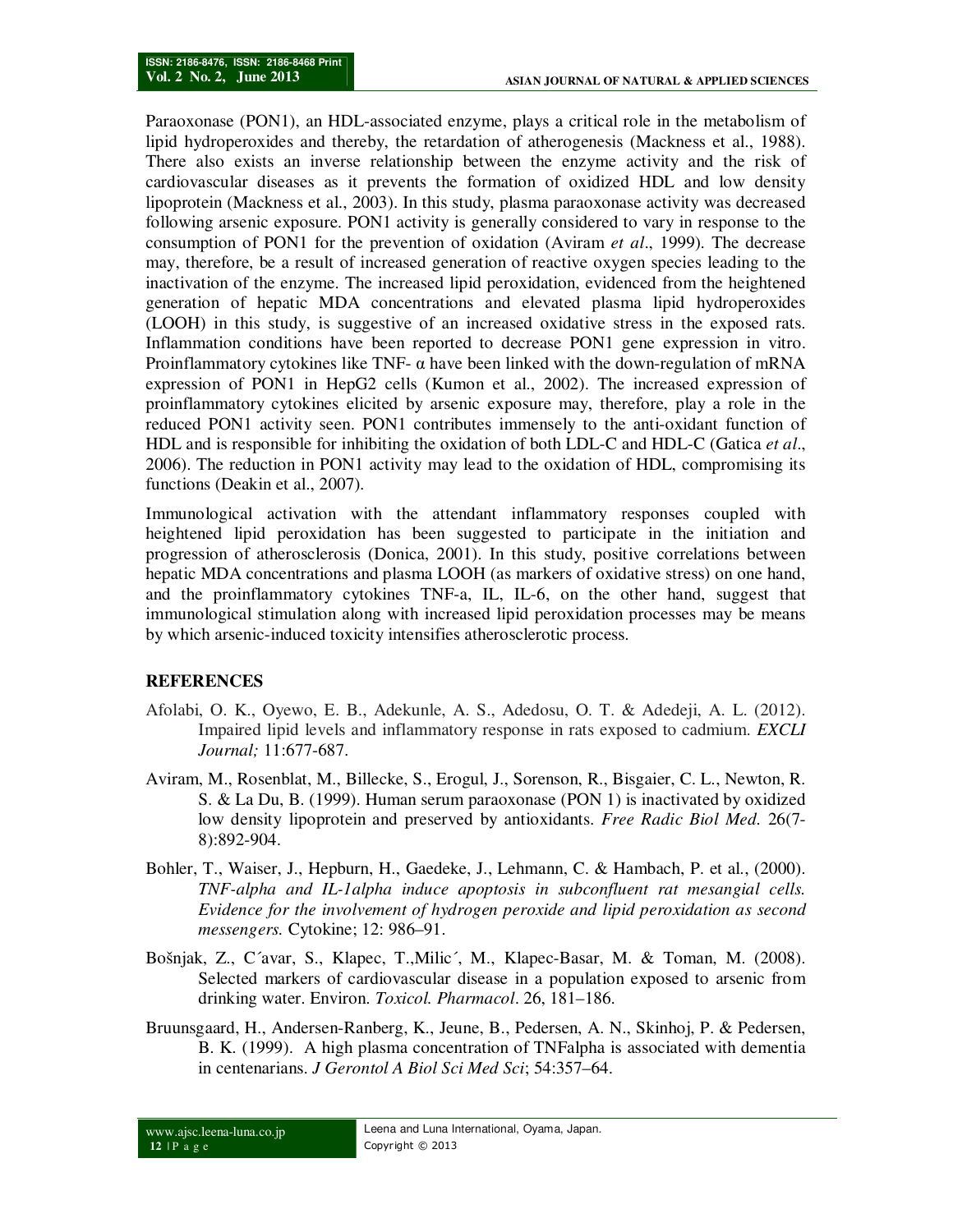- Chen, C. J., Chen, C. W., Wu, M. M. & Kuo, T. L. (1992). Cancer potential in liver, lung, bladder, and kidney due to ingested inorganic arsenic in drinking water. *Br. J. Cancer*  66, 888–892.
- Chen, C. J., Chiou, H. Y., Chiang, M. H., Lin, L. J. & Tai, T. Y. (1996). Dose–response relationship between ischemic heart disease mortality and long-term arsenic exposure. Arterioscler. *Thromb. Vasc. Biol.* 16, 504–510.
- Chen, C. J., Hsueh, Y. M., Lai, M. S., Shyu, M. P., Chen, S. Y., Wu, M. M., Kuo, T. L. & Tai, T. Y. (1995). Increased prevalence of hypertension and long-term arsenic exposure. *Hypertension* 25, 53–60.
- Chiou, H. Y., Chiou, S. T., Hsu, Y. H., Chou, Y. L., Tseng, C. H., Wei, M. L. & Chen, C. J. (2001). Incidence of transitional cell carcinoma and arsenic in drinking water: a follow up study of 8102 residents in an arseniasis-endemic area in northeastern Taiwan. *Am. J. Epidemiol*. 153, 411–418.
- Cullen W. R. & Reimer K. J. (1989). Arsenic speciation in the environment. *Chem. Rev*. 89: 713–764.
- Deakin, S., Moren, X. & James, R. W. (2007). HDL oxidation compromises its influence on paraoxonase-1 secretion and its capacity to modulate enzyme activity. *Arterioscler Thromb Vasc Biol*; 27:1146-1152.
- Donica, H. (2001). Evaluation of lipids peroxidation products vs. proinflammatory cytokines in hemodialyzed patients. *Renal Failure.* 23(2): 231-238.
- Dubinski, A. & Zdrojewicz, Z. (2007). The role of interleukin- 6 in development and progression of atherosclerosis. *Pol Merkur Lekarski*; 22:291-294.
- Elhage, R., Clamens, S., Besnard, S., Mallat, Z., Tedgui, A. & Arnal, J. et. al., (2001). Involvement of interleukin-6 in atherosclerosis but not in the prevention of fatty streak formation by 17beta-estradiol in apolipoprotein E-deficient mice. *Atherosclerosis*. 156:315–320.
- Furlong, C. E., Richter, R. J., Seidel, S. L. & Motulsky, A. G. (1988). Role of genetic polymorphism of human plasma paraoxonase/arylesterase in hydrolysis of the insecticide metabolities chlorpyrifos oxon and paraoxon. *Am. J. Hum. Genet*. 43:230- 238.
- Gatica, L. V., Vega, V. A., Zirulnik, F., Oliveros, L. B. & Gimenez, M. S. (2006). Alterations in the Lipid Metabolism of Rat Aorta: *Effects of Vitamin A Deficiency J Vasc Res*. 43:602–610.
- Haddy, N., Sass, C., Droesch, S., Zaiou, M., Siest, G. & Ponthieux, A. et. al., (2003). IL-6, TNF-alpha and atherosclerosis risk indicators in a healthy family population: the STANISLAS cohort. *Atherosclerosis*; 170: 277–83.
- Hughes, M. F. (2002). Arsenic toxicity and potential mechanisms of action. *Toxicol. Lett*., 133: 1-16.
- Hukkanen, M., Hughes, F. J., Buttery, L. D., Gross, S. S., Evans, T. J. & Seddon, S. et al., (1995). Cytokine-stimulated expression of inducible nitric oxide synthase by mouse, rat, and human osteoblast-likecells and its functional role in osteoblast metabolic activity. *Endocrinology;* 136: 5445–53.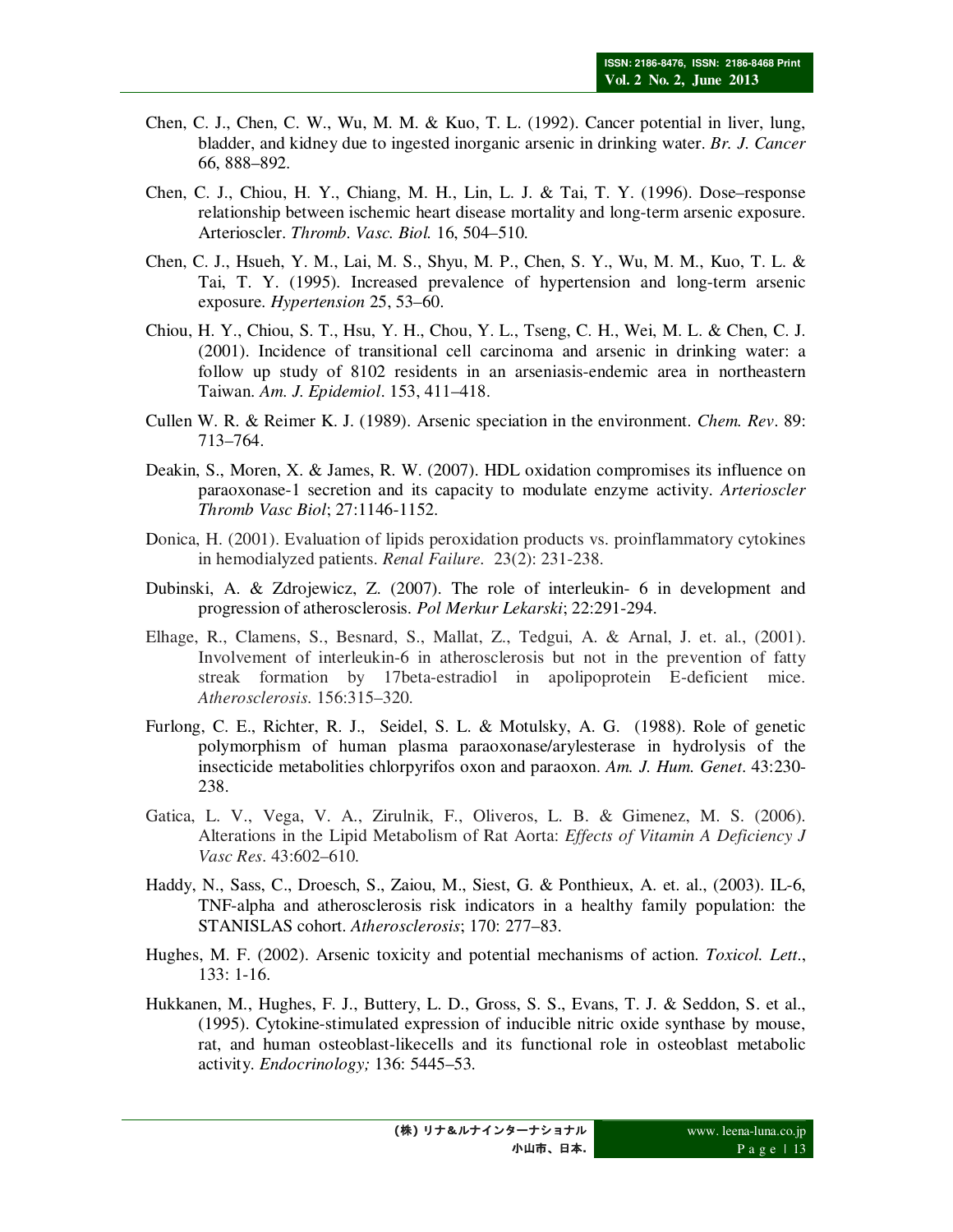- Jana, K., Jana, S. & Samanta, P. K. (2006). Effects of chronic exposure to sodium arsenite on hypothalamo-pituitary-testicular activities in adult rats: possible an estrogenic mode of action. *Reproductive Biology and Endocrinology.* 4:9 doi: 10.1186/1477-7827-4-9*.*
- Janabi, M., Yamashita, S., Hirano, K., Sakai, N., Hiraoka, H. & Matsumoto, K. et al., (2000). Oxidized LDL-induced NF-kappa B activation and subsequent expression of proinflammatory genes are defective in monocyte-derived macrophages from CD36 deficient patients. *Arterioscler Thromb Vasc Biol;* 20: 1953–60.
- Jomova, K., Jenisova, Z., Feszterova, M., Baros, S., Liska, J., Hudecov, C. J. & Valko, M. (2011) Arsenic: toxicity, oxidative stress and human disease. *J. Appl. Toxicol*. 31: 95– 107.
- Kitchin, K. T. & Ahmad, S. 2003. Oxidative stress as a possible mode of action for arsenic carcinogenesis*. Toxicol. Lett.,* 137 (1-2)*:* 3-13.
- Kleeman, R., Zadelaar, S. & Kooistra T. (2008). Cytokines and atherosclerosis: a comprehensive review of studies in mice. *Cardiovascular Research.* 79: 360-376.
- Kumon, Y., Nakauchi, Y., Suehiro, T., Suehiro, T., Shiinoki, T. & Tanimoto, N. et al., (2002) Proinflammatory cytokines but not acute phase serum amyloid A or reactive protein, down-regulates paraoxonase 1 (PON1) expression by HepG2. *Amyloid;* 9:160-164.
- Kwok, R. K. (2007). A review and rationale for studying the cardiovascular effects of drinking water arsenic in women of reproductive age. *Toxicol. Appl. Pharmacol.* 222, 344–350.
- Mackness, B., Durrington, P., McElduff, P., Yarnell, J., Azam, N., Watt, M. & Mackness, M. (2003). Low paraoxonase activity predicts coronary events in the Caerphilly Prospective Study. *Circulation* 107, 2775–2779.
- Mackness, M. I., Mackness, B. & Durrington, P. N. et al., (1998). Paraoxonase and coronary heart disease. *Curr Opin Lipidol*; 9:319–324.
- Murtaugh, M. P., Baarsch, M. J., Zhou, Y., Scamurra, R. W. & Lin, G. (1996). Inflammatory cytokines in animal health and disease**.** *Vet. Immunol. Immunopathol.,* 54(1-4)**:** 45-55.
- Ng, J. C. (2005). Environmental contamination of arsenic and its toxicological impact on humans. *Environ. Chem.* 2, 146-160.
- Nourooz-Zadeh, J., Tajaddini-Sarmadi, J. & Wolff, S. P. (1994). Measurement of plasma hydroperoxide concentrations by the ferrous oxidation-xylenol orange assay in conjunction with triphenylphosphine. *Anal Biochem.*220: 403-409.
- Ohkawa, H., Ohishi, N. & Yagi, K. (1979). Assay for lipid peroxides in animal tissues by thiobarbituric acid reaction. *Ann Biochem.* 95: 351-358.
- Pi, J., Yamauchi, H., Kumagai, Y., Sun, G., Yoshida, T., Aikawa, H., Hopenhayn-Rich, C. & Shimojo, N. (2002). Evidence for induction of oxidative stress caused by chronic exposure of Chinese residents to arsenic contained in drinking water. *Environ. Health Perspect*. 110, 331–336.
- Rajavashisth, T. B., Andalibi, A., Territo, M. C., Berliner, J. A., Navab, M. & Fogelman, A. M. et al., (1990). Induction of endothelial cell expression of granulocyte rajavasthand macrophage colony-stimulating factors by modified low-density lipoproteins. *Nature*; 344:254–257.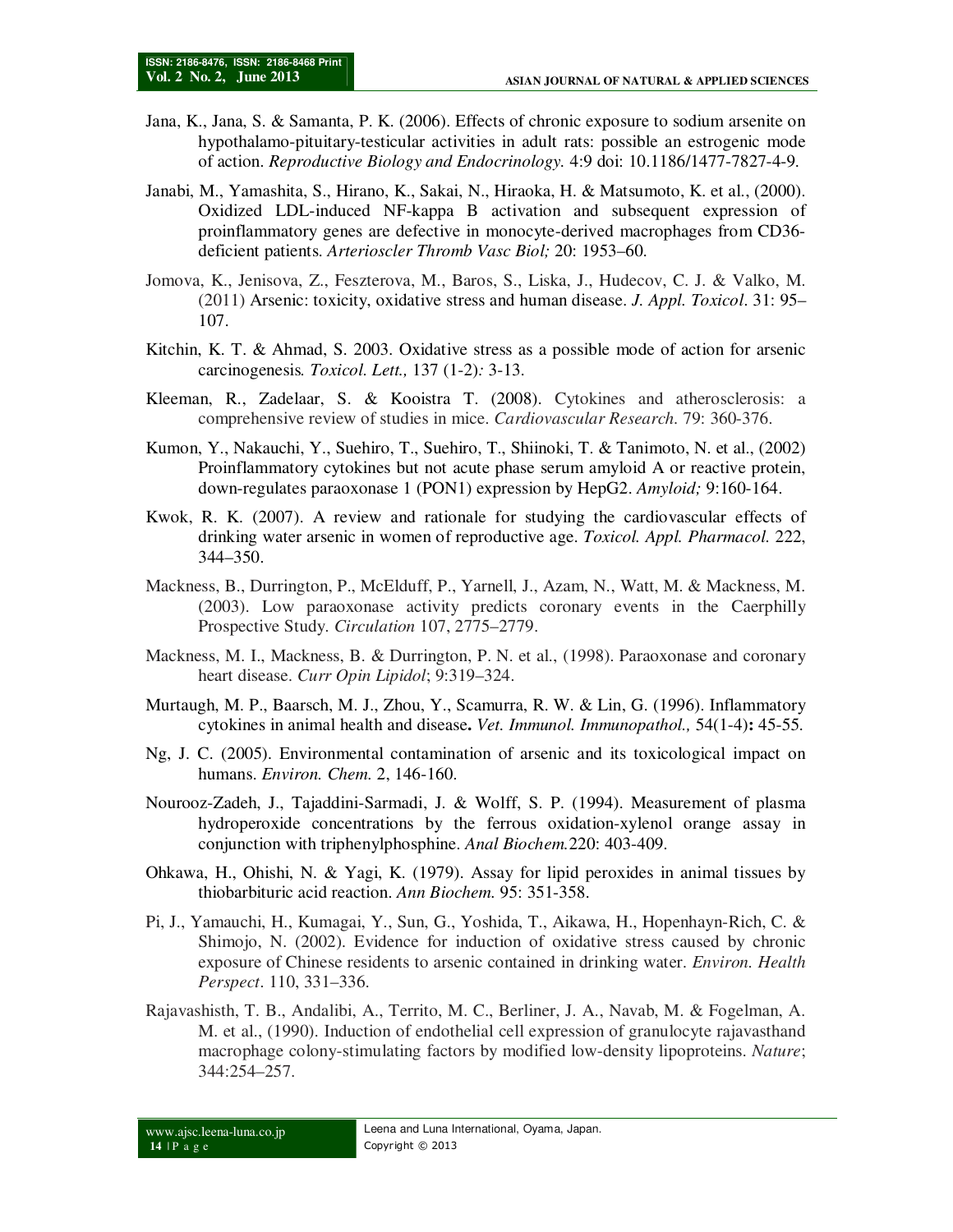- Ridker, P. M., Rifai, N., Stampfer, M. J. & Hennekens, C. H. (2000). Plasma concentration of interleukin-6 and the risk of future myocardial infarction among apparently healthy men. *Circulation.* 101:1767– 72.
- Sarkar, M., Chaudhuri, G. R., Chattopadhyay, A. & Biswas, N. M. (2003). Effect of sodium arsenite on spermatogenesis, plasma gonadotrophins, and testosterone in rats. *Asian J Androl* 5:27–31.
- Schieffer, B., Selle, T., Hilfiker, A., Hilfiker-Kleiner, D., Grote, K. & Tietge , U. J. et al., (2004). Impact of interleukin-6 on plaque development and morphology in experimental atherosclerosis. *Circulation*; 110:3493–3500.
- Steinmaus, C., Yuan, Y., Bates, M. N. & Smith, A. H. (2003). Case-control study of bladder cancer and drinking water arsenic in the western United States. *Am. J. Epidemiol*. *158*, 1193–1201.
- Stentz, F. B., Umpierrez, G. E., Cuervo, R. & Kitabchi, A. E. (2004). Proinflammatory Cytokines, Markers of Cardiovascular Risks, Oxidative Stress, and Lipid Peroxidation in Patients with Hyperglycemic Crises. *Diabetes* 53:2079–2086.
- Thong-Ngam, D., Tangkijvanich, P., Lerknimitr, R., Mahachai, V., Theamboonlers, A. & Poovorawan, Y. (2006). Diagnostic role of serum interleukin-18 in gastric cancer patients. *World J Gastroenterol*; 12: 4473-4477.
- Upadhya, S., Mooteri, S., Peckham, N. & Pai, R. G. (2004). Atherogenic effect of interleukin-2 and antiatherogenic effect of interleukin-2 antibody in apo-E-deficient mice. *Angiology;* 55:289–294.
- Villanueva, M. B. G., Koizumi, S. & Jonai, H. (2000). Cytokine production by human peripheral blood mononuclear cells after exposure to heavy metals. *J Health Sci;*  46:358–62.
- von der Thusen, J. H., Kuiper, J., van Berkel, T. J. & Biessen, E. A. (2003) Interleukins in atherosclerosis: molecular pathways and therapeutic potential. *Pharmacol Rev;* 55:133–66
- Wojciak-Stothard, B., Entwistle, A., Garg, R. & Ridley, A. J. (1998). Regulation of TNFalpha-induced reorganization of the actin cytoskeleton and cell-cell junctions by Rho, Rac, and Cdc42 in human endothelial cells. *J Cell Physiol;* 176:150–65.
- World Health Organisation (2001). *Arsenic and Arsenic Compounds, Environmental Health Criteria*, 224. World Health Organisation, Geneva.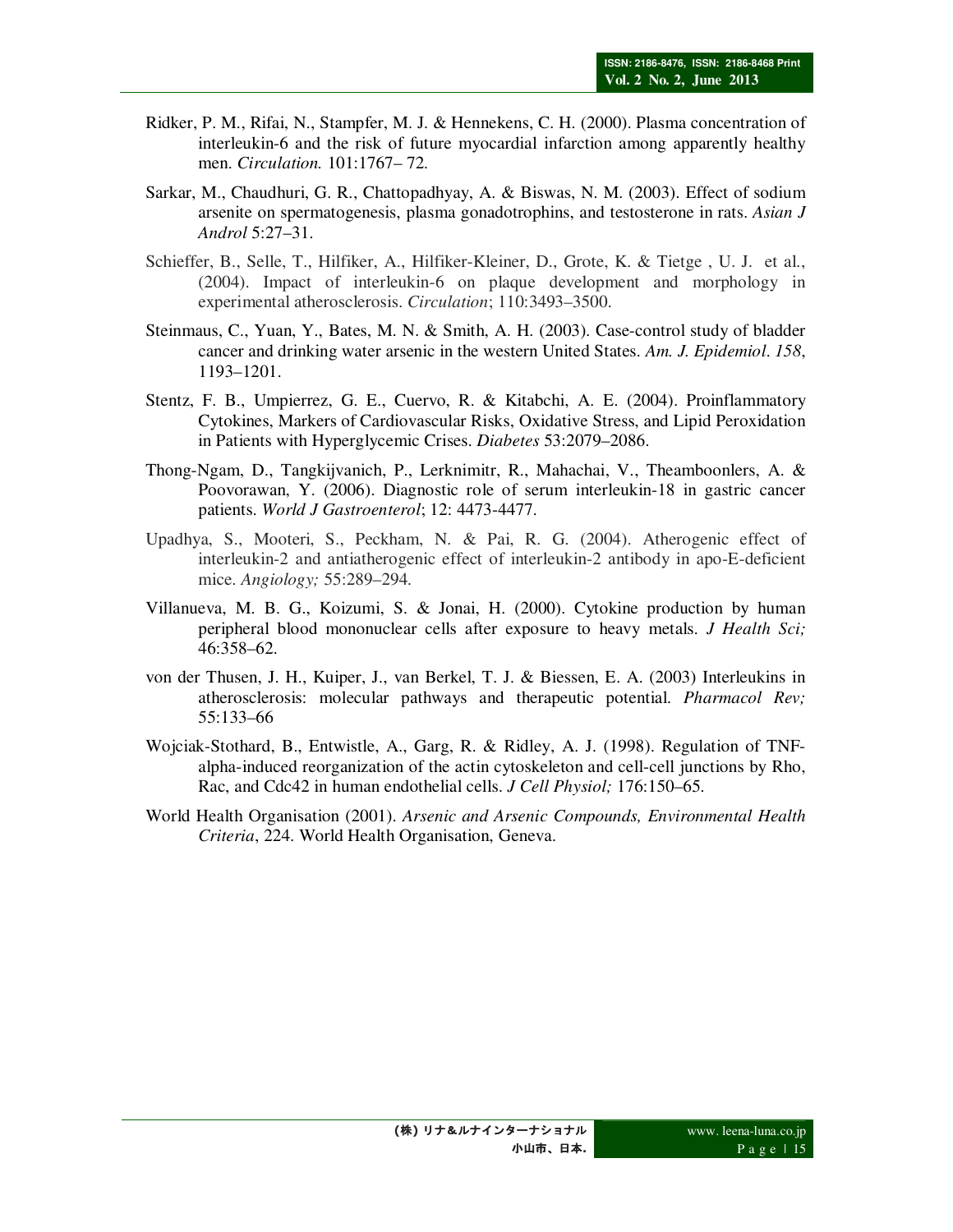

Figure 1: Lipid Hydroperoxide concentrations in plasma of rats exposed to sodium arsenite. Bars carrying different letters of the alphabet are significantly different from each other ( $p < 0.05$ ).



Figure 2: Hepatic MDA concentrations in rats exposed to sodium arsenite for 7 weeks Bars carrying different letters of the alphabet are significantly different from each other  $(p < 0.05)$ .

www.ajsc.leena-luna.co.jp **16** | P a g e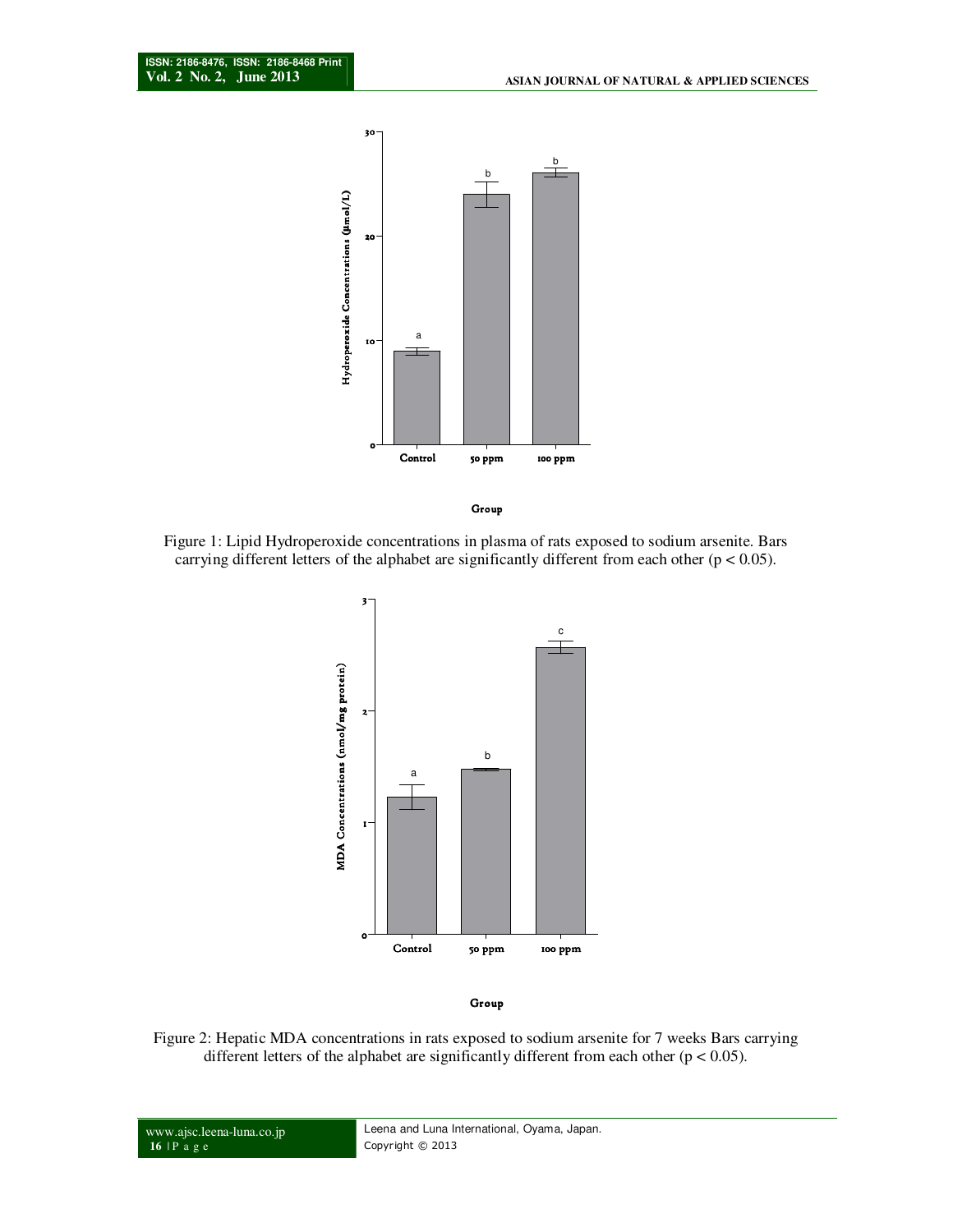



Figure 3: Paraoxonase activity in plasma of rats exposed to sodium arsenite for 7 weeks. Bars carrying different letters of the alphabet are significantly different from each other  $(p < 0.05)$ .